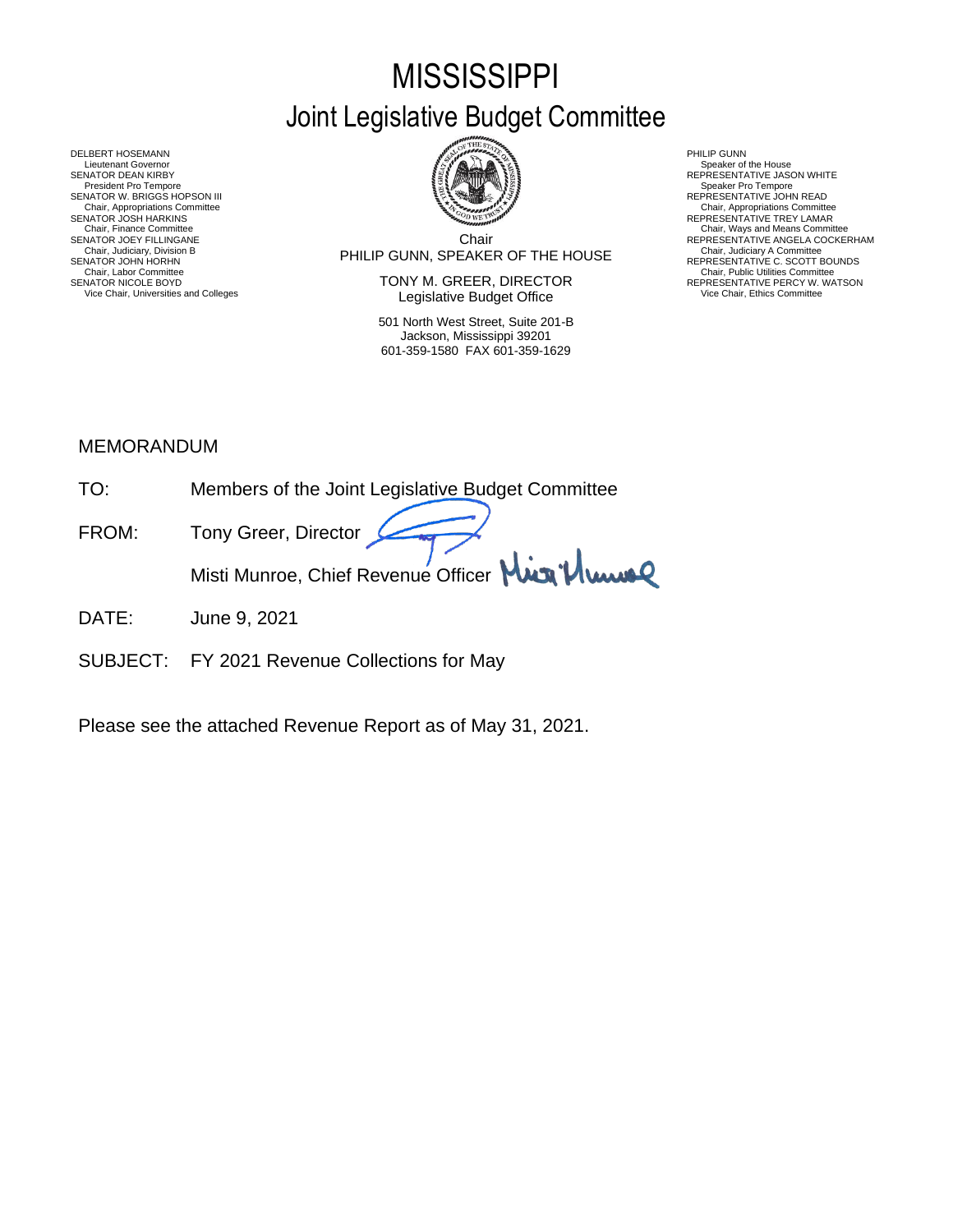





| <b>Source of Revenue Collections</b> | Month*  | <b>FYTD*</b> | Prior<br>Year** |
|--------------------------------------|---------|--------------|-----------------|
| Sales Tax                            | \$51.9  | \$312.5      | \$184.4         |
| Individual Income Tax                | 114.3   | 207.6        | 428.4           |
| Corporate Tax                        | 12.7    | 275.8        | 206.4           |
| Use Tax                              | 10.9    | 119.1        | 83.2            |
| <b>Gaming Tax</b>                    | 6.1     | 31.9         | 34.8            |
| <b>Total Collections</b>             | \$200.3 | \$1,004.5    | \$951.1         |

*\*Figures in millions above or below the Sine Die estimate*

*\*\*Figures in millions above or below the prior year's actual collections*



#### FY 2021

Total revenue collections for the month of May FY 2021 are \$200,291,078 or 44.56% above the sine die revenue estimate. Fiscal YTD revenue collections through May 2021 are \$1,004,457,836 or 20.10% above the sine die estimate. Fiscal YTD total revenue collections through May 2021 are \$951,071,539 or 18.84% above the prior year's collections. The FY 2021 Sine Die Revenue Estimate is \$5,690,700,000.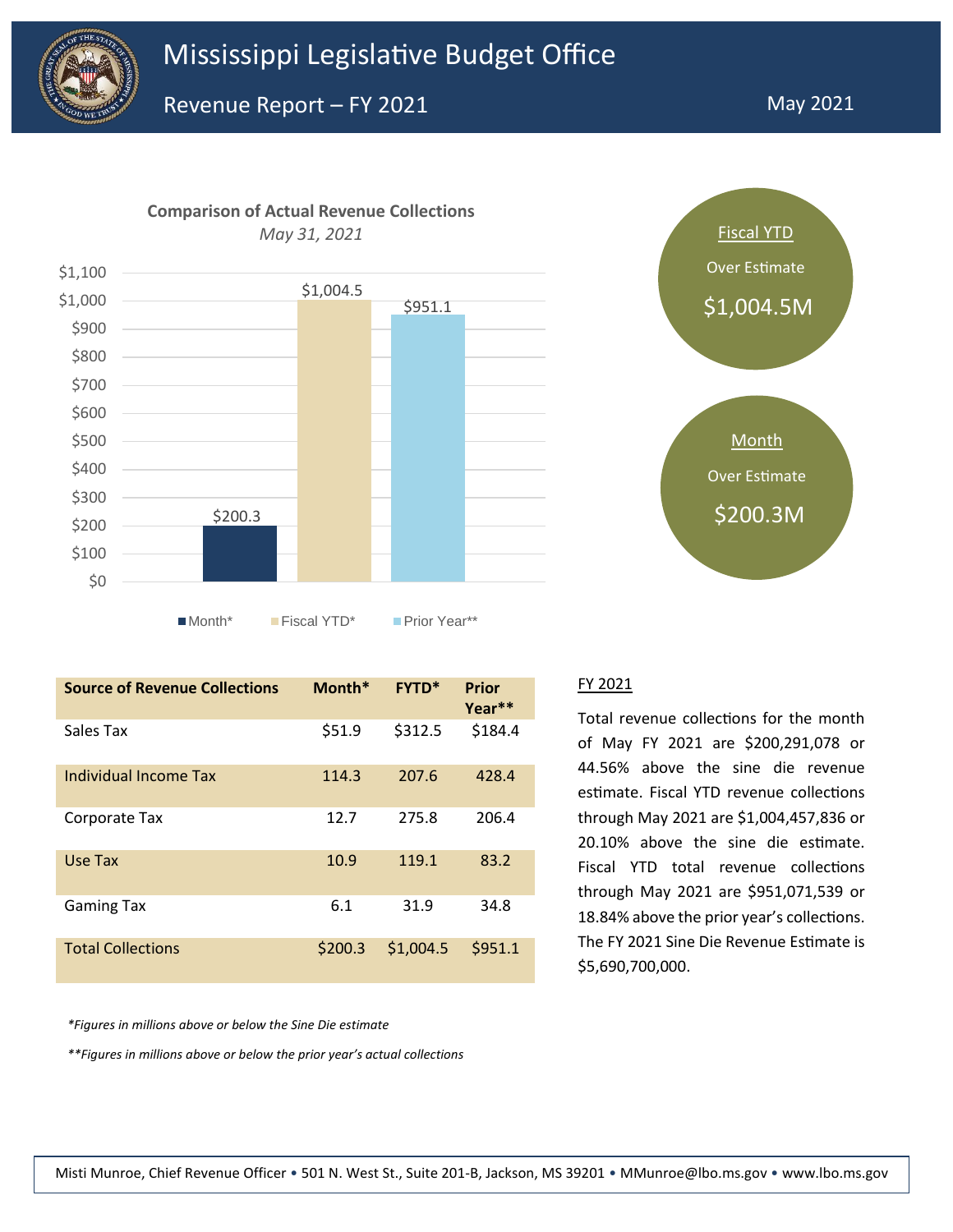

**Comparison of Actual Revenue Collections by Tax Type**

The graph above compares the actual revenue collections to the sine die revenue estimate for each of the main tax revenue sources. The figures reflect the amount the actual collections for Sales, Individual, Corporate, Use and Gaming taxes were above or below the estimate for the month and fiscal year-to-date. The graph also compares fiscal year-todate actual collections to prior year actual collections, as of May 31, 2021.



**10-Year Historical Total Revenue** 

Use Gaming \*Figures do not include budget reductions or other transfers used to balance the budget. Figures include Attorney General Settlements for FY 2011 – FY 2020.

# **10-Year Historical Revenue Collections by Tax Type**

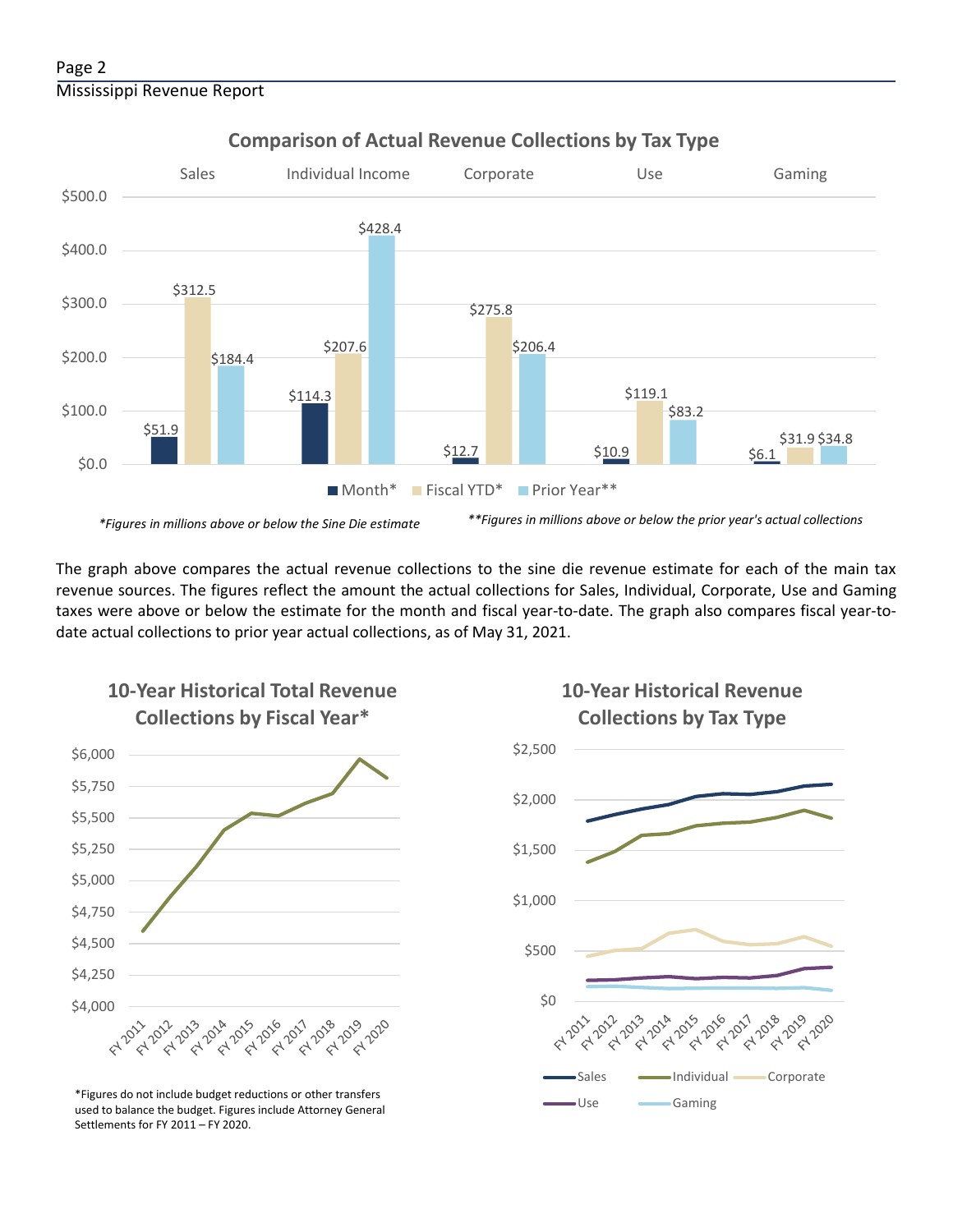### Page 3

Mississippi Revenue Report

Below is a chart showing FY 2021 year-to-date collections compared to prior year-to-date collections.

|                                        |                    |                           | <b>Over/(Under) Prior Year</b> |           |  |
|----------------------------------------|--------------------|---------------------------|--------------------------------|-----------|--|
| <b>Source of Revenue Collections</b>   | FY 2020 July - May | <b>FY 2021 July - May</b> | Amount (\$)                    | % Change  |  |
| Sales Tax                              | \$1,846,040,592    | \$2,030,460,079           | \$184,419,487                  | 9.99%     |  |
| Individual Income Tax                  | 1,571,922,400      | 2,000,337,823             | 428,415,423                    | 27.25%    |  |
| Corporate Income Tax                   | 497,671,594        | 704,085,491               | 206,413,898                    | 41.48%    |  |
| Use Tax                                | 290,952,407        | 374,195,895               | 83,243,488                     | 28.61%    |  |
| Insurance Premium Tax                  | 252,645,061        | 274,888,415               | 22,243,354                     | 8.80%     |  |
| Tobacco, ABC & Beer                    | 232,550,462        | 261,126,353               | 28,575,891                     | 12.29%    |  |
| Oil & Gas Severance                    | 22,559,241         | 16,086,708                | (6,472,533)                    | $-28.69%$ |  |
| <b>Gaming Tax</b>                      | 101,477,435        | 136, 315, 742             | 34,838,307                     | 34.33%    |  |
| Other Dept. of Revenue                 | 36,757,752         | 36,131,177                | (626, 575)                     | $-1.70%$  |  |
| Other Than Dept. of Revenue            | 156,818,864        | 162,776,913               | 5,958,049                      | 3.80%     |  |
| Sub-Total                              | 5,009,395,808      | 5,996,404,596             | 987,008,788                    | 19.70%    |  |
| <b>All Other Transfers/Collections</b> | 40,050,689         | 4,113,440                 | (35, 937, 249)                 | $-89.73%$ |  |
| <b>Total</b>                           | \$5,049,446,497    | \$6,000,518,036           | \$951,071,539                  | 18.84%    |  |



### **Economic Statistics**:  **Economic Statistics**:

| Unemployment Rate    |                                    |         |           |         |
|----------------------|------------------------------------|---------|-----------|---------|
|                      | Latest                             | Change  | Frequency | Date    |
| Mississippi          | 6.2%                               | 0.0     | Monthly   | Apr-21  |
| <b>United States</b> | 6.1%                               | 0.1     | Monthly   | Apr-21  |
| GDP (millions)       |                                    |         |           |         |
|                      | Latest                             | Change* | Frequency | Date    |
| Mississippi          | 102,397                            | 5.5%    | Quarterly | 2020:Q4 |
| <b>United States</b> | 18,794,400                         | 4.3%    | Quarterly | 2020:Q4 |
|                      | Mississippi Employment (thousands) |         |           |         |
|                      | Latest                             | Change  | Frequency | Date    |
| <b>Total Nonfarm</b> | 1,121.3                            | $-0.2%$ | Monthly   | Apr-21  |
| <b>Total Private</b> | 886.8                              | $-0.2%$ | Monthly   | Apr-21  |

\*Annualized quarterly growth.

#### \*Figures in millions.

May FY 2021 General Fund collections were \$194,195,855 or 42.62% above May FY 2020 actual collections. Sales tax collections for the month of May were above the prior year by \$50.2M. Individual income tax collections for the month of May were above the prior year by \$137.3M. Corporate income tax collections for the month of May were below the prior year by \$17.0M.

For a more detailed listing of revenue collections for the State of Mississippi, please see the attached MS Department of Finance and Administration's monthly Revenue Report.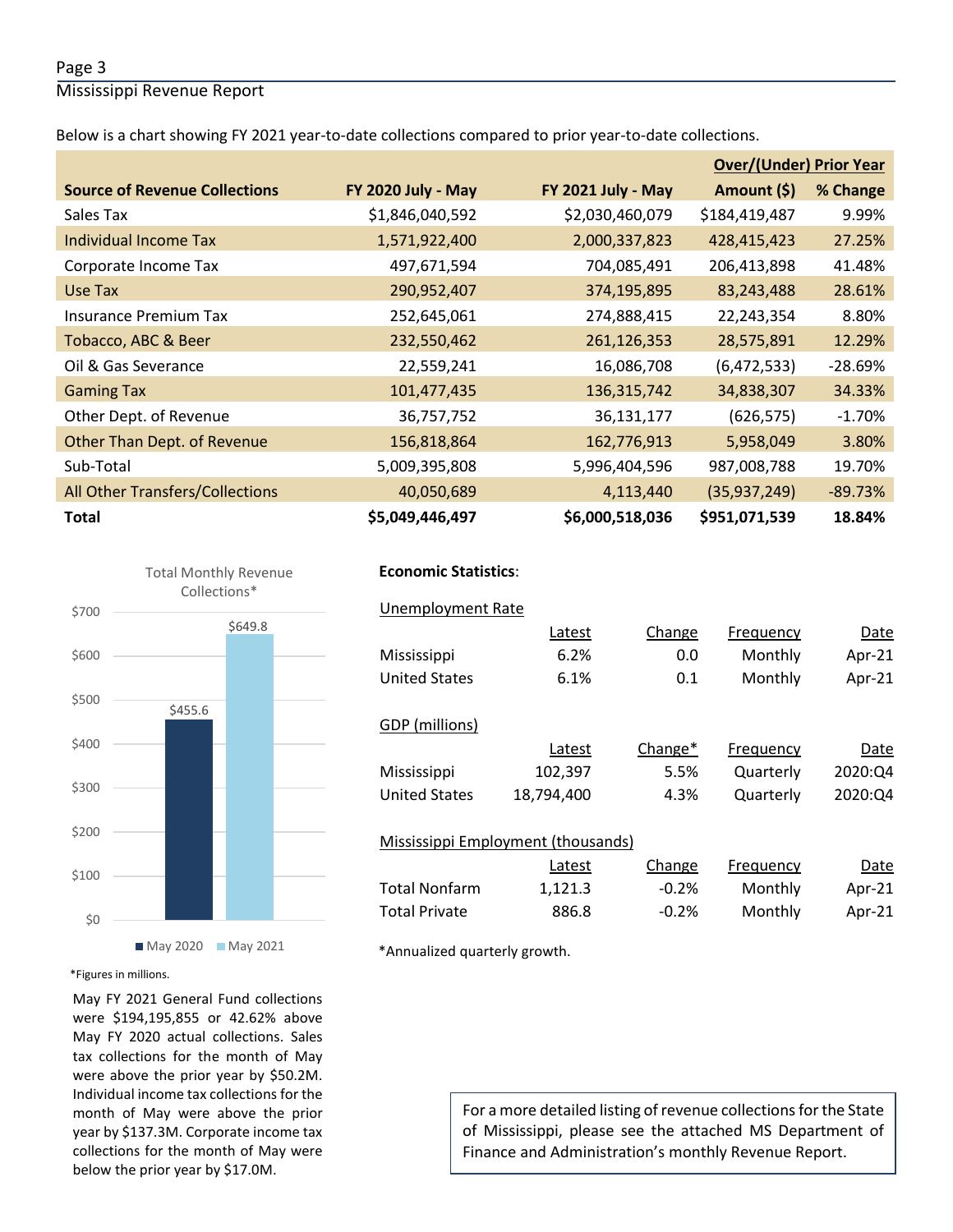# Mississippi Department of Finance and Administration Revenue Report

*As of May 31, 2021*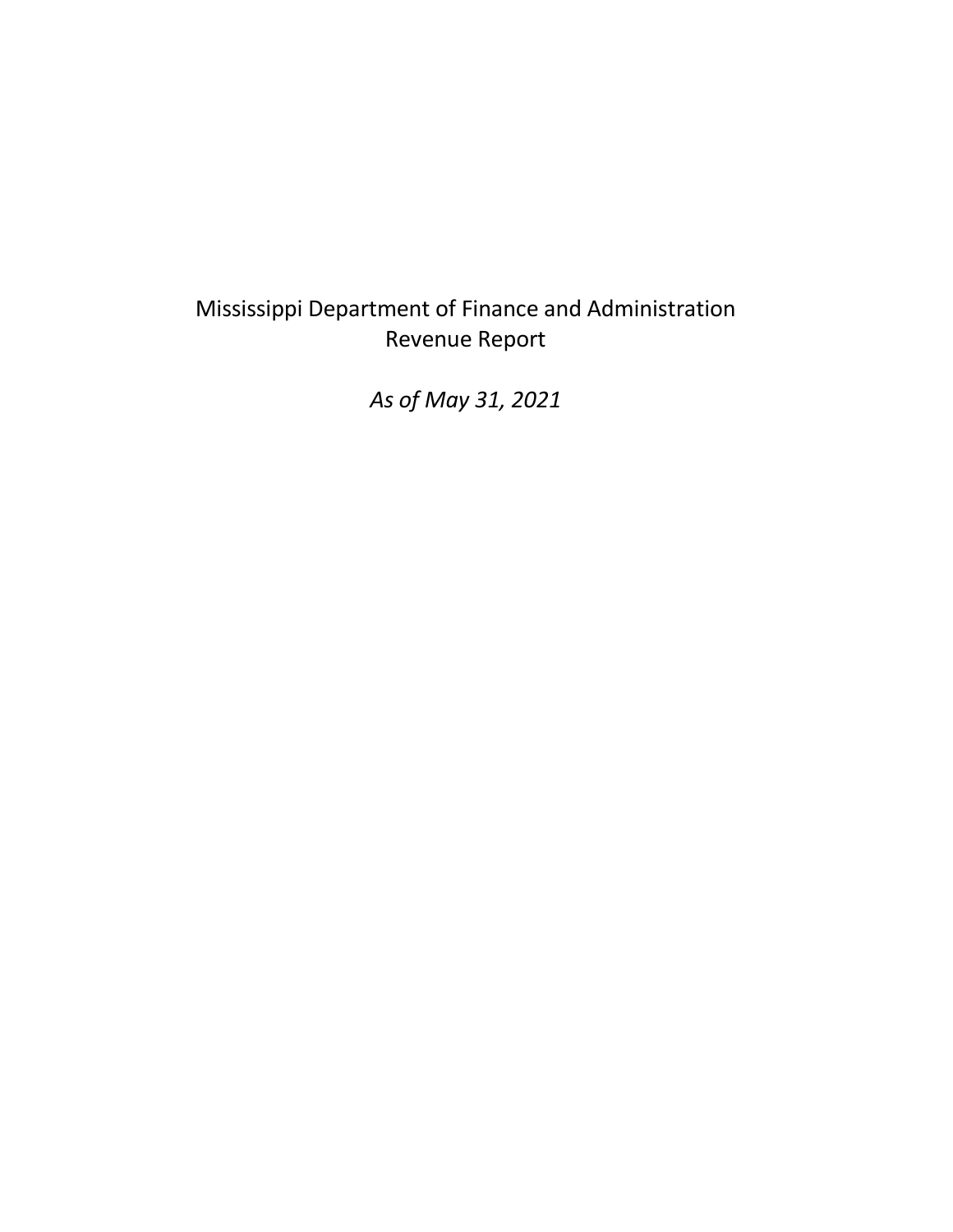Page 1

#### **FISCAL YEAR 2021**

|                                          |                                  | <b>ACTUAL</b>      |                    |                  | <b>ACTUAL</b>      | <b>OVER OR UNDER</b>    |                |
|------------------------------------------|----------------------------------|--------------------|--------------------|------------------|--------------------|-------------------------|----------------|
|                                          | <b>ACTUAL</b>                    | <b>COLLECTIONS</b> | <b>ESTIMATE</b>    | <b>ESTIMATE</b>  | <b>COLLECTIONS</b> | <b>ESTIMATE TO DATE</b> |                |
|                                          | <b>COLLECTIONS</b>               | $07 - 01 - 19$     | <b>FISCAL YEAR</b> | $07 - 01 - 20$   | $07 - 01 - 20$     |                         |                |
| <b>SOURCE</b>                            | FY 2020                          | $05 - 31 - 20$     | 2021               | $05 - 31 - 21$   | $05 - 31 - 21$     | <b>AMOUNT</b>           | <b>PERCENT</b> |
| DEPT. OF REVENUE COLLECTIONS:            |                                  |                    |                    |                  |                    |                         |                |
| <b>SALES TAX (NET)</b>                   | $\mathbb{S}$<br>2,156,122,116 \$ | 1,846,040,592 \$   | 2,002,600,000 \$   | 1,718,010,000 \$ | 2,030,460,079 \$   | 312,450,079             | 18.19%         |
| <b>INDIVIDUAL INCOME TAX</b>             | 1,819,610,333                    | 1,571,922,400      | 2,005,000,000      | 1,792,700,000    | 2,000,337,823      | 207,637,823             | 11.58%         |
| <b>CORPORATE INCOME TAX</b>              | 548,728,829                      | 497,671,594        | 480,700,000        | 428,270,000      | 704,085,491        | 275,815,491             | 64.40%         |
| <b>USE TAX</b>                           | 339,863,553                      | 290,952,407        | 288,400,000        | 255,110,000      | 374,195,895        | 119,085,895             | 46.68%         |
| <b>INSURANCE PREMIUM TAX</b>             | 312,762,228                      | 252,645,061        | 320,400,000        | 261,250,000      | 274,888,415        | 13,638,415              | 5.22%          |
| <b>TOBACCO TAX</b>                       | 139,206,037                      | 127,431,587        | 133,700,000        | 122,370,000      | 133,727,067        | 11,357,067              | 9.28%          |
| <b>ABC DIVISION</b>                      | 88,622,555                       | 79,815,677         | 90,800,000         | 82,503,000       | 100,505,998        | 18,002,998              | 21.82%         |
| BEER AND WINE TAX                        | 27,727,976                       | 25,303,198         | 29,000,000         | 26,432,000       | 26,893,288         | 461,288                 | 1.75%          |
| OIL SEVERANCE TAX                        | 21,213,506                       | 20,838,131         | 20,200,000         | 18,513,000       | 14,490,295         | (4,022,705)             | $-21.73%$      |
| NATURAL GAS SEVERANCE TAX                | 1,775,004                        | 1,721,110          | 1,800,000          | 1,650,000        | 1,596,413          | (53, 587)               | $-3.25%$       |
| <b>AUTO TAG FEES</b>                     | 13,532,878                       | 12,640,866         | 11,500,000         | 10,438,000       | 11,987,647         | 1,549,647               | 14.85%         |
| <b>INSTALLMENT LOAN TAX</b>              | 12,163,289                       | 11,959,394         | 12,200,000         | 12,193,000       | 12,449,697         | 256,697                 | 2.11%          |
| PAYMENT IN LIEU OF TAX                   | 1,200,000                        | 1,200,000          | 1,200,000          | 1,200,000        | 1,200,000          | $\mathbf{0}$            | $0.00\%$       |
| <b>MISCELLANEOUS</b>                     | 11,235,302                       | 10,957,492         | 11,600,000         | 11,262,000       | 10,493,833         | (768, 167)              | $-6.82%$       |
| <b>GAMING FEES &amp; TAXES</b>           | 110,694,305                      | 101,477,435        | 114,300,000        | 104,400,000      | 136, 315, 742      | 31,915,742              | 30.57%         |
| <b>TOTAL DEPT. OF REVENUE:</b>           | 5,604,457,913                    | 4,852,576,943      | 5,523,400,000      | 4,846,301,000    | 5,833,627,683      | 987,326,683             | 20.37%         |
| OTHER THAN DEPT. OF REVENUE COLLECTIONS: |                                  |                    |                    |                  |                    |                         |                |
| INTEREST ON INVESTMENTS                  | 29,331,625                       | 27,728,627         | 14,500,000         | 12,839,200       | 11,491,781         | (1,347,419)             | $-10.49%$      |
| <b>HIGHWAY SAFETY PATROL</b>             | 18,430,959                       | 16,529,539         | 18,700,000         | 16,894,000       | 18,063,035         | 1,169,035               | 6.92%          |
| <b>INSURANCE TAX</b>                     | 28,925,611                       | 27,047,817         | 29,200,000         | 26,677,000       | 34,930,707         | 8,253,707               | 30.94%         |
| LICENSES, FEES, PERMITS                  | 51,188,639                       | 44,851,975         | 52,000,000         | 45,110,000       | 57,831,472         | 12,721,472              | 28.20%         |
| CRIME TAX/ASSESSMENT                     | 37, 173, 545                     | 34,302,950         | 43,500,000         | 39,247,000       | 33,683,943         | (5,563,057)             | $-14.17%$      |
| <b>MISCELLANEOUS</b>                     | 2,384,485                        | 1,653,688          | 2,400,000          | 2,185,000        | 2,239,247          | 54,247                  | 2.48%          |
| <b>GAMING FEES &amp; TAXES</b>           | 5,184,698                        | 4,704,269          | 7,000,000          | 6,807,000        | 4,536,727          | (2,270,273)             | $-33.35%$      |
| TOTAL OTHER THAN DOR:                    | 172,619,561                      | 156,818,864        | 167,300,000        | 149,759,200      | 162,776,913        | 13,017,713              | 8.69%          |
| <b>TOTAL GF - (Sine Die) COLLECTIONS</b> | 5,777,077,474                    | 5,009,395,807      | 5,690,700,000      | 4,996,060,200    | 5,996,404,596      | 1,000,344,396           | 20.02%         |
| SETTLEMENTS/OTHER                        | 36,481,061                       | 36,481,061         |                    | 0                | 4,113,440          | 4,113,440               | 100.00%        |
| <b>WCSR TRANSFER IN</b>                  | $\Omega$                         | $\Omega$           |                    |                  | 0                  | $\theta$                | $0.00\%$       |
| OTHER NON BUDGET TRANSFER IN             | 3,569,628                        | 3,569,628          |                    |                  |                    |                         | $0.00\%$       |
| TRANSFER IN (BUD RED)                    | 0                                |                    |                    |                  |                    |                         | $0.00\%$       |
| OTHER BUDGETED GF COLLECTIONS            |                                  |                    |                    |                  |                    |                         | $0.00\%$       |
| TOTAL GENERAL FUND:                      | 5,817,128,163 \$<br>S            | 5,049,446,497 \$   | 5,690,700,000 \$   | 4,996,060,200 \$ | 6,000,518,036 \$   | 1,004,457,836           | 20.10%         |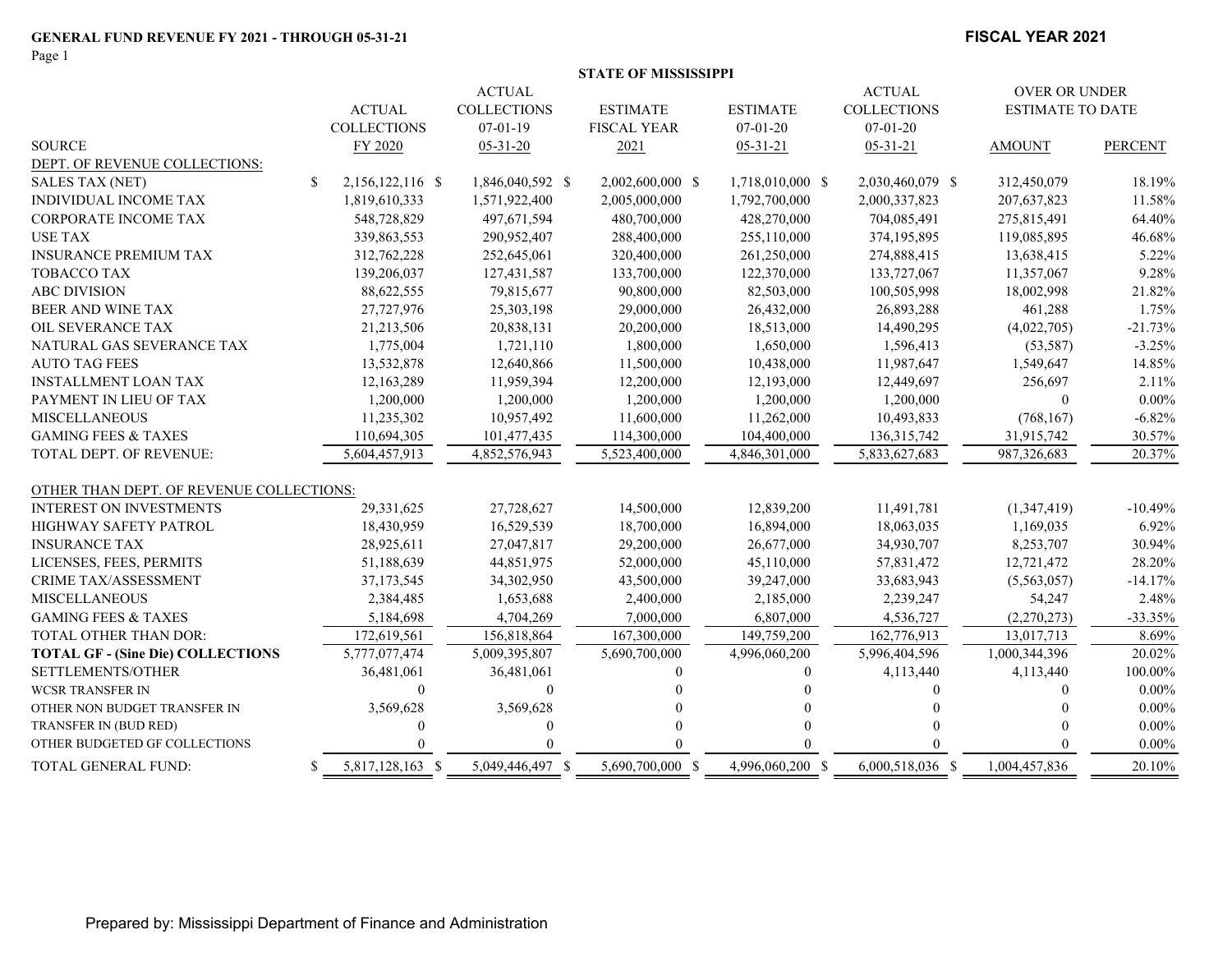#### **GENERAL FUND REVENUE FY 2021 - THROUGH 05-31-21 COMPARISON TO PRIOR YEAR COLLECTIONS**

Page 2

|                                          |                      |                | $07-01-19$       | $07 - 01 - 20$   | <b>INCREASE OR DECREASE</b> |                |
|------------------------------------------|----------------------|----------------|------------------|------------------|-----------------------------|----------------|
|                                          | May                  | May            | <b>TO</b>        | <b>TO</b>        | OVER OR UNDER PRIOR YEAR    |                |
| <b>SOURCE</b>                            | 2020                 | 2021           | $05 - 31 - 20$   | $05 - 31 - 21$   | <b>AMOUNT</b>               | <b>PERCENT</b> |
| DEPT. OF REVENUE COLLECTIONS:            |                      |                |                  |                  |                             |                |
| <b>SALES TAX (NET)</b>                   | \$<br>169,520,598 \$ | 219,704,861 \$ | 1,846,040,592 \$ | 2,030,460,079 \$ | 184,419,487                 | 9.99%          |
| <b>INDIVIDUAL INCOME TAX</b>             | 159,174,991          | 296,465,581    | 1,571,922,400    | 2,000,337,823    | 428,415,423                 | 27.25%         |
| <b>CORPORATE INCOME TAX</b>              | 51,962,349           | 34,934,908     | 497,671,594      | 704,085,491      | 206,413,898                 | 41.48%         |
| <b>USE TAX</b>                           | 27,462,287           | 35,713,818     | 290,952,407      | 374,195,895      | 83,243,488                  | 28.61%         |
| <b>INSURANCE PREMIUM TAX</b>             | 5,297,053            | 2,296,327      | 252,645,061      | 274,888,415      | 22,243,354                  | 8.80%          |
| <b>TOBACCO TAX</b>                       | 11,776,978           | 11,790,606     | 127,431,587      | 133,727,067      | 6,295,480                   | 4.94%          |
| <b>ABC DIVISION</b>                      | 8,233,410            | 9,495,167      | 79,815,677       | 100,505,998      | 20,690,321                  | 25.92%         |
| <b>BEER AND WINE TAX</b>                 | 2,490,146            | 2,591,542      | 25,303,198       | 26,893,288       | 1,590,090                   | 6.28%          |
| OIL SEVERANCE TAX                        | 393,556              | 1,858,112      | 20,838,131       | 14,490,295       | (6,347,836)                 | $-30.46%$      |
| NATURAL GAS SEVERANCE TAX                | 71,855               | 149,787        | 1,721,110        | 1,596,413        | (124, 697)                  | $-7.25%$       |
| <b>AUTO TAG FEES</b>                     | 1,125,661            | 1,458,488      | 12,640,866       | 11,987,647       | (653,219)                   | $-5.17%$       |
| <b>INSTALLMENT LOAN TAX</b>              | 186,273              | 313,071        | 11,959,394       | 12,449,697       | 490,303                     | 4.10%          |
| PAYMENT IN LIEU OF TAX                   | $\theta$             | $\mathbf{0}$   | 1,200,000        | 1,200,000        | $\Omega$                    | $0.00\%$       |
| <b>MISCELLANEOUS</b>                     | 288,706              | 290,469        | 10,957,492       | 10,493,833       | (463, 659)                  | $-4.23%$       |
| <b>GAMING FEES &amp; TAXES</b>           | 483,975              | 14,944,756     | 101,477,435      | 136, 315, 742    | 34,838,307                  | 34.33%         |
| TOTAL DEPT. OF REVENUE:                  | 438,467,837          | 632,007,492    | 4,852,576,943    | 5,833,627,683    | 981,050,740                 | 20.22%         |
| OTHER THAN DEPT. OF REVENUE COLLECTIONS: |                      |                |                  |                  |                             |                |
| <b>INTEREST ON INVESTMENTS</b>           | 1,577,993            | 316            | 27,728,627       | 11,491,781       | (16, 236, 845)              | $-58.56%$      |
| <b>HIGHWAY SAFETY PATROL</b>             | 1,012,372            | 1,858,562      | 16,529,539       | 18,063,035       | 1,533,496                   | 9.28%          |
| <b>INSURANCE TAX</b>                     | 2,651,754            | 3,057,453      | 27,047,817       | 34,930,707       | 7,882,890                   | 29.14%         |
| LICENSES, FEES, PERMITS                  | 6,265,935            | 8,255,384      | 44,851,975       | 57,831,472       | 12,979,497                  | 28.94%         |
| CRIME TAX/ASSESSMENT                     | 3,084,787            | 4,228,313      | 34,302,950       | 33,683,943       | (619,007)                   | $-1.80%$       |
| <b>MISCELLANEOUS</b>                     | 131,474              | 356,057        | 1,653,688        | 2,239,247        | 585,560                     | 35.41%         |
| <b>GAMING FEES &amp; TAXES</b>           | 42,820               | 51,500         | 4,704,269        | 4,536,727        | (167, 542)                  | $-3.56%$       |
| TOTAL OTHER THAN:                        | 14,767,135           | 17,807,586     | 156,818,864      | 162,776,913      | 5,958,049                   | 3.80%          |
| <b>TOTAL GF - (Sine Die) COLLECTIONS</b> | 453,234,972          | 649,815,078    | 5,009,395,807    | 5,996,404,596    | 987,008,789                 | 19.70%         |
| SETTLEMENTS/OTHER                        | 0                    | 0              | 36,481,061       | 4,113,440        | (32, 367, 622)              | $-88.72%$      |
| <b>WCSR TRANSFER IN</b>                  | 0                    |                | $\mathbf{0}$     | 0                | $\Omega$                    | $0.00\%$       |
| OTHER NON BUDGET TRANSFER IN             | 2,384,251            |                | 3,569,628        | 0                | (3,569,628)                 | $-100.00\%$    |
| TRANSFER IN (BUD RED)                    | 0                    |                | $\theta$         |                  | $\Omega$                    | $0.00\%$       |
| OTHER BUDGETED GF COLLECTIONS            |                      | $\Omega$       |                  |                  | $\Omega$                    | $0.00\%$       |
| TOTAL GENERAL FUND:                      | \$<br>455,619,223 \$ | 649,815,078 \$ | 5,049,446,497 \$ | 6,000,518,036 \$ | 951,071,539                 | 18.84%         |